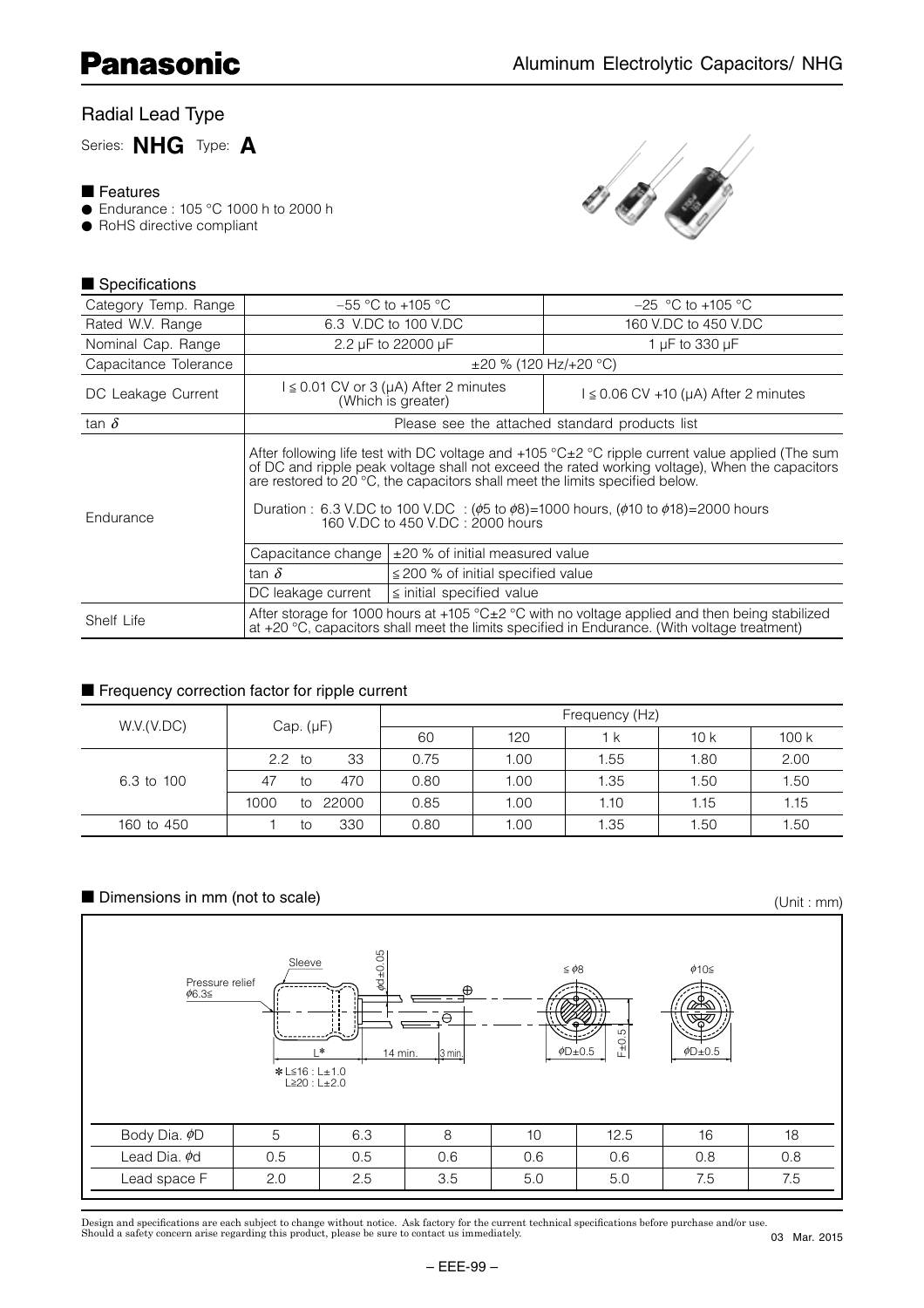|      |               | Case size |        | Specification      |              |         |              | Lead Length |            |        |                     | Min. Packaging Q'ty |        |
|------|---------------|-----------|--------|--------------------|--------------|---------|--------------|-------------|------------|--------|---------------------|---------------------|--------|
| W.V. |               |           |        |                    | tan $\delta$ | Endur-  |              |             |            |        |                     |                     |        |
|      | Cap.          |           |        | Ripple<br>Current  |              | ance    | Lead<br>Dia. |             | Lead Space |        |                     | Straight            |        |
|      | $(\pm 20 \%)$ | Dia.      | Length | (120 Hz) (120 Hz)  |              |         |              | Straight    | Taping     | Taping | Part No.            | Leads               | Taping |
|      |               |           |        | (+105 °C) (+20 °C) |              |         |              |             | *B         | ∗i     |                     |                     |        |
| (V)  | $(\mu F)$     | (mm)      | (mm)   | $(mA$ r.m.s.)      |              | (hours) | (mm)         | (mm)        | (mm)       | (mm)   |                     | (pcs)               | (pcs)  |
|      | 220           | 5         | 11     | 140                | 0.28         | 1000    | 0.5          | 2.0         | 5.0        | 2.5    | ECA0JHG221()        | 200                 | 2000   |
|      | 470           | 6.3       | 11.2   | 230                | 0.28         | 1000    | 0.5          | 2.5         | 5.0        | 2.5    | ECA0JHG471()        | 200                 | 2000   |
|      | 1000          | 8         | 11.5   | 380                | 0.28         | 1000    | 0.6          | 3.5         | 5.0        |        | <b>ECA0JHG102()</b> | 200                 | 1000   |
|      | 2200          | 10        | 16     | 710                | 0.30         | 2000    | 0.6          | 5.0         | 5.0        |        | ECA0JHG222()        | 200                 | 500    |
|      | 3300          | 10        | 20     | 840                | 0.32         | 2000    | 0.6          | 5.0         | 5.0        |        | <b>ECA0JHG332()</b> | 200                 | 500    |
| 6.3  | 4700          | 12.5      | 20     | 1090               | 0.34         | 2000    | 0.6          | 5.0         | 5.0        |        | ECA0JHG472()        | 200                 | 500    |
|      | 6800          | 12.5      | 25     | 1350               | 0.38         | 2000    | 0.6          | 5.0         | 5.0        |        | ECA0JHG682()        | 200                 | 500    |
|      | 10000         | 16        | 25     | 1650               | 0.46         | 2000    | 0.8          | 7.5         | 7.5        |        | ECA0JHG103()        | 100                 | 250    |
|      | 15000         | 16        | 31.5   | 2010               | 0.56         | 2000    | 0.8          | 7.5         |            |        | ECA0JHG153          | 100                 |        |
|      | 22000         | 18        | 35.5   | 2350               | 0.70         | 2000    | 0.8          | 7.5         |            |        | ECA0JHG223          | 50                  |        |
|      | 330           | 6.3       | 11.2   | 200                | 0.24         | 1000    | 0.5          | 2.5         | 5.0        | 2.5    | ECA1AHG331()        | 200                 | 2000   |
|      | 470           | 8         | 11.5   | 250                | 0.24         | 1000    | 0.6          | 3.5         | 5.0        |        | ECA1AHG471()        | 200                 | 1000   |
|      | 1000          | 10        | 12.5   | 460                | 0.24         | 2000    | 0.6          | 5.0         | 5.0        |        | <b>ECA1AHG102()</b> | 200                 | 500    |
|      | 2200          | 10        | 20     | 760                | 0.26         | 2000    | 0.6          | 5.0         | 5.0        |        | ECA1AHG222()        | 200                 | 500    |
| 10   | 3300          | 12.5      | 20     | 1000               | 0.28         | 2000    | 0.6          | 5.0         | 5.0        |        | ECA1AHG332()        | 200                 | 500    |
|      | 4700          | 12.5      | 25     | 1260               | 0.30         | 2000    | 0.6          | 5.0         | 5.0        |        | ECA1AHG472()        | 200                 | 500    |
|      | 6800          | 16        | 25     | 1570               | 0.34         | 2000    | 0.8          | 7.5         | 7.5        |        | ECA1AHG682()        | 100                 | 250    |
|      | 10000         | 16        | 31.5   | 1890               | 0.42         | 2000    | 0.8          | 7.5         |            |        | ECA1AHG103          | 100                 |        |
|      | 15000         | 18        | 35.5   |                    | 0.52         |         | 0.8          | 7.5         |            |        |                     | 50                  |        |
|      | 100           | 5         | 11     | 2180               |              | 2000    |              |             |            |        | ECA1AHG153          |                     |        |
|      |               |           |        | 110                | 0.20         | 1000    | 0.5          | 2.0         | 5.0        | 2.5    | <b>ECA1CHG101()</b> | 200                 | 2000   |
|      | 220           | 6.3       | 11.2   | 180                | 0.20         | 1000    | 0.5          | 2.5         | 5.0        | 2.5    | <b>ECA1CHG221()</b> | 200                 | 2000   |
|      | 330           | 8         | 11.5   | 260                | 0.20         | 1000    | 0.6          | 3.5         | 5.0        |        | ECA1CHG331()        | 200                 | 1000   |
|      | 470           | 8         | 11.5   | 310                | 0.20         | 1000    | 0.6          | 3.5         | 5.0        |        | ECA1CHG471()        | 200                 | 1000   |
| 16   | 1000          | 10        | 16     | 560                | 0.20         | 2000    | 0.6          | 5.0         | 5.0        |        | <b>ECA1CHG102()</b> | 200                 | 500    |
|      | 2200          | 12.5      | 20     | 920                | 0.22         | 2000    | 0.6          | 5.0         | 5.0        |        | ECA1CHG222()        | 200                 | 500    |
|      | 3300          | 12.5      | 25     | 1170               | 0.24         | 2000    | 0.6          | 5.0         | 5.0        |        | <b>ECA1CHG332()</b> | 200                 | 500    |
|      | 4700          | 16        | 25     | 1480               | 0.26         | 2000    | 0.8          | 7.5         | 7.5        |        | ECA1CHG472()        | 100                 | 250    |
|      | 6800          | 16        | 31.5   | 1780               | 0.30         | 2000    | 0.8          | 7.5         |            |        | ECA1CHG682          | 100                 |        |
|      | 10000         | 18        | 35.5   | 2060               | 0.38         | 2000    | 0.8          | 7.5         |            |        | ECA1CHG103          | 50                  |        |
|      | 47            | 5         | 11     | 91                 | 0.16         | 1000    | 0.5          | 2.0         | 5.0        | 2.5    | ECA1EHG470()        | 200                 | 2000   |
|      | 100           | 6.3       | 11.2   | 130                | 0.16         | 1000    | 0.5          | 2.5         | 5.0        | 2.5    | ECA1EHG101()        | 200                 | 2000   |
|      | 220           | 8         | 11.5   | 230                | 0.16         | 1000    | 0.6          | 3.5         | 5.0        |        | ECA1EHG221()        | 200                 | 1000   |
|      | 330           | 8         | 11.5   | 310                | 0.16         | 1000    | 0.6          | 3.5         | 5.0        |        | ECA1EHG331()        | 200                 | 1000   |
| 25   | 470           | 10        | 12.5   | 380                | 0.16         | 2000    | 0.6          | 5.0         | 5.0        |        | <b>ECA1EHG471()</b> | 200                 | 500    |
|      | 1000          | 10        | 20     | 680                | 0.16         | 2000    | 0.6          | 5.0         | 5.0        |        | ECA1EHG102()        | 200                 | 500    |
|      | 2200          | 12.5      | 25     | 1090               | 0.18         | 2000    | 0.6          | 5.0         | 5.0        |        | <b>ECA1EHG222()</b> | 200                 | 500    |
|      | 3300          | 16        | 25     | 1400               | 0.20         | 2000    | 0.8          | 7.5         | 7.5        |        | ECA1EHG332()        | 100                 | 250    |
|      | 4700          | 16        | 31.5   | 1750               | 0.22         | 2000    | 0.8          | 7.5         |            |        | ECA1EHG472          | 100                 |        |
|      | 6800          | 18        | 35.5   | 2040               | 0.26         | 2000    | 0.8          | 7.5         |            |        | ECA1EHG682          | 50                  |        |
|      | 47            | 5         | 11     | 90                 | 0.14         | 1000    | 0.5          | 2.0         | 5.0        | 2.5    | ECA1VHG470()        | 200                 | 2000   |
|      | 100           | 6.3       | 11.2   | 150                | 0.14         | 1000    | 0.5          | 2.5         | 5.0        | 2.5    | ECA1VHG101()        | 200                 | 2000   |
|      | 220           | 8         | 11.5   | 270                | 0.14         | 1000    | 0.6          | 3.5         | 5.0        |        | ECA1VHG221()        | 200                 | 1000   |
|      | 330           | 10        | 12.5   | 350                | 0.14         | 2000    | 0.6          | 5.0         | 5.0        |        | ECA1VHG331()        | 200                 | 500    |
| 35   | 470           | 10        | 16     | 460                | 0.14         | 2000    | 0.6          | 5.0         | 5.0        |        | ECA1VHG471()        | 200                 | 500    |
|      | 1000          | 12.5      | 20     | 810                | 0.14         | 2000    | 0.6          | 5.0         | $5.0$      |        | ECA1VHG102()        | 200                 | 500    |
|      | 2200          | 16        | 25     | 1260               | 0.16         | 2000    | 0.8          | 7.5         | 7.5        |        | ECA1VHG222()        | 100                 | 250    |
|      | 3300          | 16        | 31.5   | 1610               | 0.18         | 2000    | 0.8          | 7.5         |            |        | ECA1VHG332          | 100                 |        |
|      | 4700          | 18        | 35.5   | 1910               | 0.20         | 2000    | 0.8          | 7.5         |            |        | ECA1VHG472          | 50                  |        |

· When requesting taped product, please put the letter "B" or "i" between the "( )". Lead wire pitch ✽B=5 mm, 7.5 mm, i=2.5 mm. · Please refer to the page of "Taping Dimensions".

Design and specifications are each subject to change without notice. Ask factory for the current technical specifications before purchase and/or use.<br>Should a safety concern arise regarding this product, please be sure to 03 Mar. 2015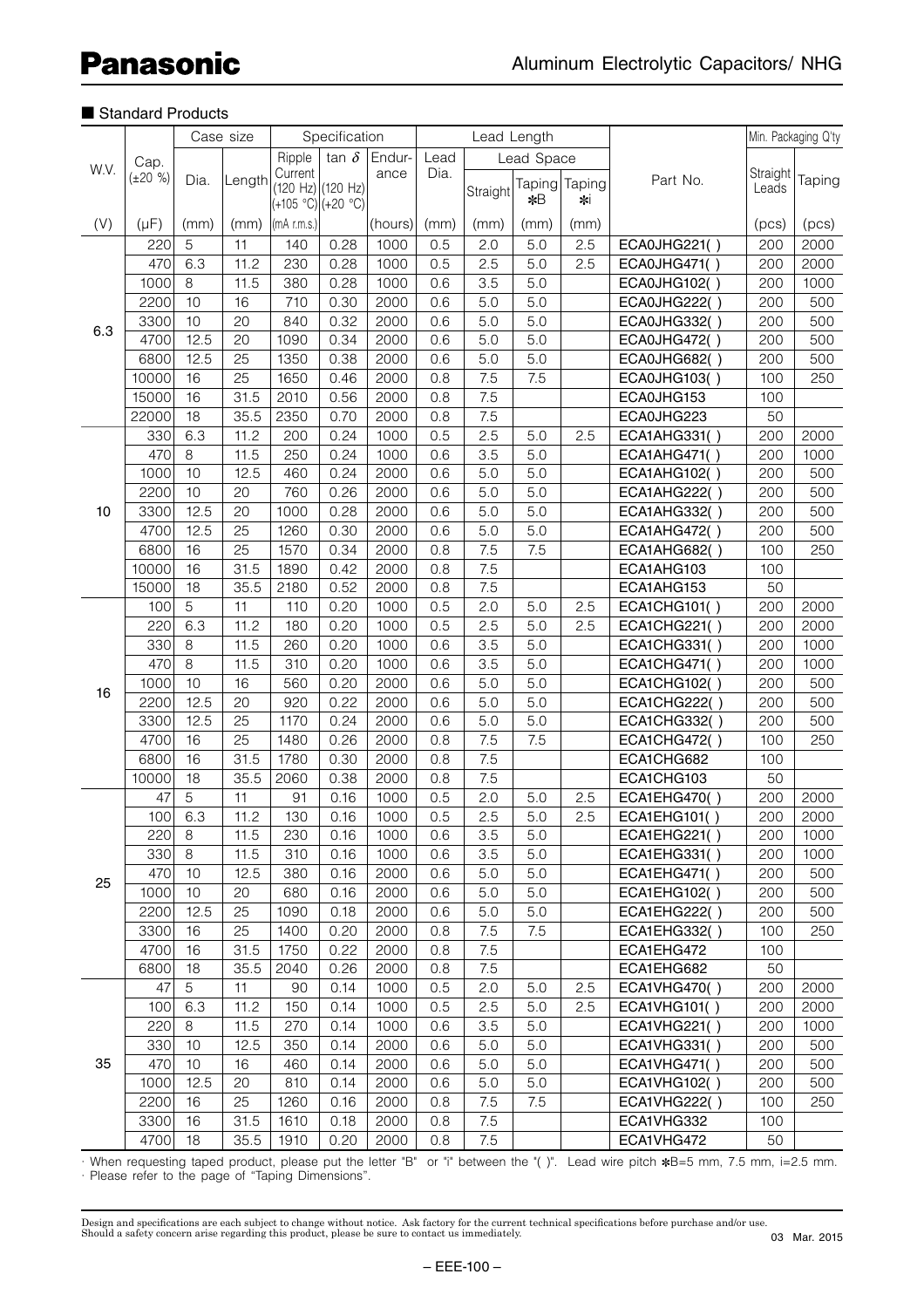|      |               |      | Case size |                                                    | Specification |                |      |          | Lead Length  |               |                     | Min. Packaging Q'ty |        |
|------|---------------|------|-----------|----------------------------------------------------|---------------|----------------|------|----------|--------------|---------------|---------------------|---------------------|--------|
|      | Cap.          |      |           | Ripple                                             | $tan \delta$  | Endur-<br>ance | Lead |          | Lead Space   |               |                     |                     |        |
| W.V. | $(\pm 20 \%)$ | Dia. | Length    | Current<br>(120 Hz) (120 Hz)<br>(+105 °C) (+20 °C) |               |                | Dia. | Straight | Taping<br>*B | Taping<br>∗ki | Part No.            | Straight<br>Leads   | Taping |
| (V)  | $(\mu F)$     | (mm) | (mm)      | $\vert$ (mA r.m.s.)                                |               | (hours)        | (mm) | (mm)     | (mm)         | (mm)          |                     | (pcs)               | (pcs)  |
|      | 2.2           | 5    | 11        | 18                                                 | 0.12          | 1000           | 0.5  | 2.0      | 5.0          | 2.5           | ECA1HHG2R2()        | 200                 | 2000   |
|      | 3.3           | 5    | 11        | 22                                                 | 0.12          | 1000           | 0.5  | 2.0      | 5.0          | 2.5           | ECA1HHG3R3()        | 200                 | 2000   |
|      | 4.7           | 5    | 11        | 26                                                 | 0.12          | 1000           | 0.5  | 2.0      | 5.0          | 2.5           | ECA1HHG4R7()        | 200                 | 2000   |
|      | 10            | 5    | 11        | 39                                                 | 0.12          | 1000           | 0.5  | 2.0      | 5.0          | 2.5           | ECA1HHG100()        | 200                 | 2000   |
|      | 22            | 5    | 11        | 65                                                 | 0.12          | 1000           | 0.5  | 2.0      | 5.0          | 2.5           | ECA1HHG220()        | 200                 | 2000   |
|      | 33            | 5    | 11        | 90                                                 | 0.12          | 1000           | 0.5  | 2.0      | 5.0          | 2.5           | ECA1HHG330()        | 200                 | 2000   |
| 50   | 47            | 6.3  | 11.2      | 110                                                | 0.12          | 1000           | 0.5  | 2.5      | 5.0          | 2.5           | ECA1HHG470()        | 200                 | 2000   |
|      | 100           | 8    | 11.5      | 180                                                | 0.12          | 1000           | 0.6  | 3.5      | 5.0          |               | <b>ECA1HHG101()</b> | 200                 | 1000   |
|      | 220           | 10   | 12.5      | 300                                                | 0.12          | 2000           | 0.6  | 5.0      | 5.0          |               | ECA1HHG221()        | 200                 | 500    |
|      | 330           | 10   | 16        | 410                                                | 0.12          | 2000           | 0.6  | 5.0      | 5.0          |               | ECA1HHG331()        | 200                 | 500    |
|      | 470           | 10   | 20        | 530                                                | 0.12          | 2000           | 0.6  | 5.0      | 5.0          |               | <b>ECA1HHG471()</b> | 200                 | 500    |
|      | 1000          | 12.5 | 25        | 950                                                | 0.12          | 2000           | 0.6  | 5.0      | 5.0          |               | <b>ECA1HHG102()</b> | 200                 | 500    |
|      | 2200          | 16   | 31.5      | 1470                                               | 0.14          | 2000           | 0.8  | 7.5      |              |               | ECA1HHG222          | 100                 |        |
|      | 3300          | 18   | 35.5      | 1770                                               | 0.16          | 2000           | 0.8  | 7.5      |              |               | ECA1HHG332          | 50                  |        |
|      | 10            | 5    | 11        | 46                                                 | 0.10          | 1000           | 0.5  | 2.0      | 5.0          | 2.5           | <b>ECA1JHG100()</b> | 200                 | 2000   |
|      | 22            | 5    | 11        | 71                                                 | 0.10          | 1000           | 0.5  | 2.0      | 5.0          | 2.5           | ECA1JHG220()        | 200                 | 2000   |
|      | 33            | 6.3  | 11.2      | 100                                                | 0.10          | 1000           | 0.5  | 2.5      | 5.0          | 2.5           | ECA1JHG330()        | 200                 | 2000   |
|      | 47            | 6.3  | 11.2      | 120                                                | 0.10          | 1000           | 0.5  | 2.5      | 5.0          | 2.5           | ECA1JHG470()        | 200                 | 2000   |
| 63   | 100           | 10   | 12.5      | 215                                                | 0.10          | 2000           | 0.6  | 5.0      | 5.0          |               | <b>ECA1JHG101()</b> | 200                 | 500    |
|      | 220           | 10   | 16        | 335                                                | 0.10          | 2000           | 0.6  | 5.0      | 5.0          |               | <b>ECA1JHG221()</b> | 200                 | 500    |
|      | 330           | 10   | 20        | 510                                                | 0.10          | 2000           | 0.6  | 5.0      | 5.0          |               | ECA1JHG331()        | 200                 | 500    |
|      | 470           | 12.5 | 20        | 640                                                | 0.10          | 2000           | 0.6  | 5.0      | 5.0          |               | <b>ECA1JHG471()</b> | 200                 | 500    |
|      | 1000          | 16   | 25        | 930                                                | 0.10          | 2000           | 0.8  | 7.5      | 7.5          |               | <b>ECA1JHG102()</b> | 100                 | 250    |
|      | 2200          | 18   | 35.5      | 1610                                               | 0.12          | 2000           | 0.8  | 7.5      |              |               | ECA1JHG222          | 50                  |        |
|      | 2.2           | 5    | 11        | 21                                                 | 0.08          | 1000           | 0.5  | 2.0      | 5.0          | 2.5           | ECA2AHG2R2()        | 200                 | 2000   |
|      | 3.3           | 5    | 11        | 31                                                 | 0.08          | 1000           | 0.5  | 2.0      | 5.0          | 2.5           | ECA2AHG3R3()        | 200                 | 2000   |
| 100  | 4.7           | 5    | 11        | 38                                                 | 0.08          | 1000           | 0.5  | 2.0      | 5.0          | 2.5           | ECA2AHG4R7()        | 200                 | 2000   |
|      | 10            | 6.3  | 11.2      | 54                                                 | 0.08          | 1000           | 0.5  | 2.5      | 5.0          | 2.5           | ECA2AHG100()        | 200                 | 2000   |
|      | 22            | 6.3  | 11.2      | 93                                                 | 0.08          | 1000           | 0.5  | 2.5      | 5.0          | 2.5           | ECA2AHG220()        | 200                 | 2000   |

· When requesting taped product, please put the letter "B" or "i" between the "( )". Lead wire pitch ✽B=5 mm, 7.5 mm, i=2.5 mm. · Please refer to the page of "Taping Dimensions".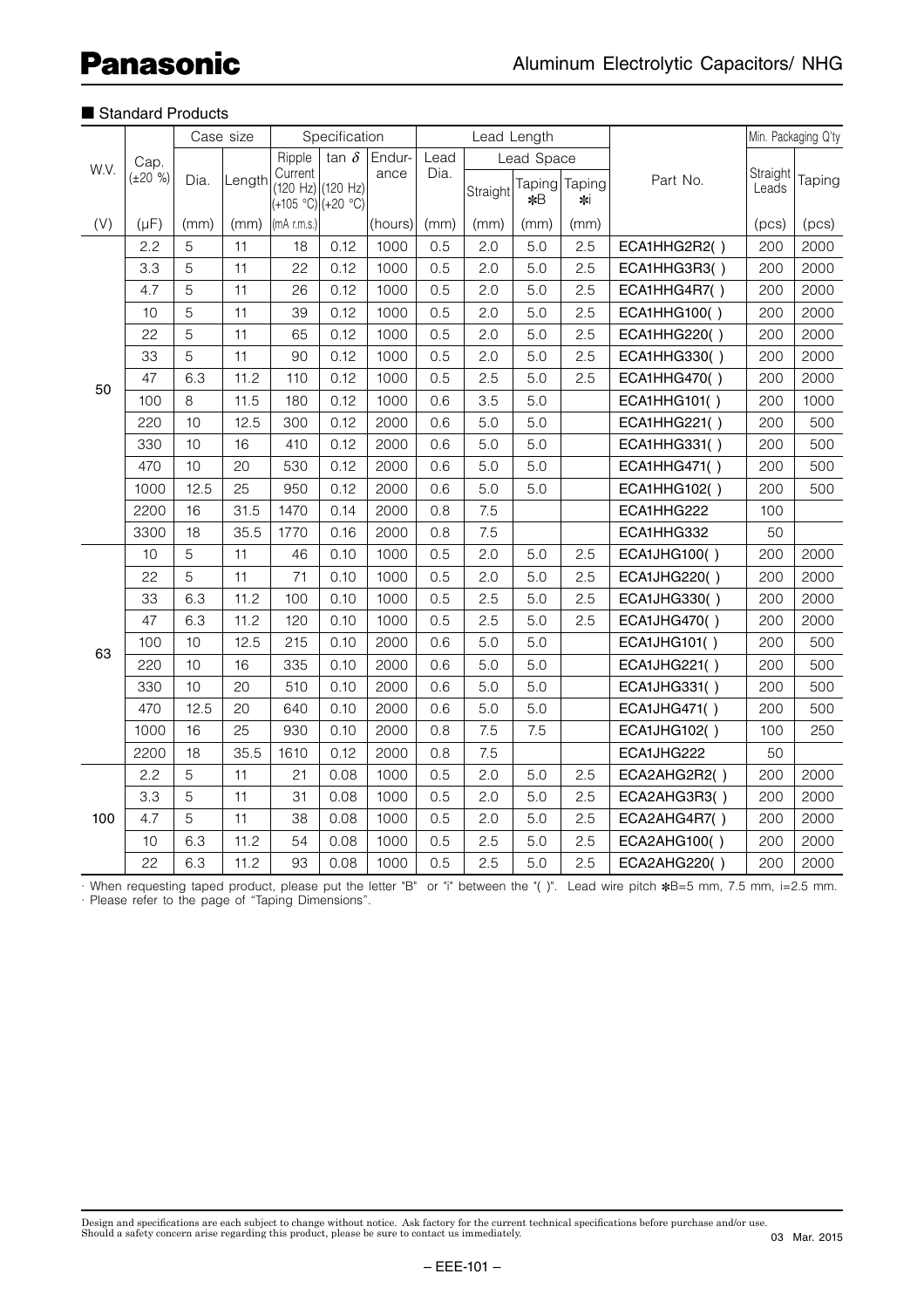|      |                       |      | Case size |                                         | Specification                                |         |      | Lead Length |        |          |              |          | Min. Packaging Q'ty |
|------|-----------------------|------|-----------|-----------------------------------------|----------------------------------------------|---------|------|-------------|--------|----------|--------------|----------|---------------------|
| W.V. |                       |      |           | Ripple                                  | tan $\delta$<br>Endur-<br>Lead<br>Lead Space |         |      |             |        |          |              |          |                     |
|      | Cap.<br>$(\pm 20 \%)$ | Dia. | Length    | Current                                 |                                              | ance    | Dia. |             | Taping | Taping   | Part No.     | Straight | Taping              |
|      |                       |      |           | (120 Hz) (120 Hz)<br>(+105 °C) (+20 °C) |                                              |         |      | Straight    | *B     | $\ast$ i |              | Leads    |                     |
| (V)  | $(\mu F)$             | (mm) | (mm)      | $(mA$ r.m.s.)                           |                                              | (hours) | (mm) | (mm)        | (mm)   | (mm)     |              | (pcs)    | (pcs)               |
|      | 33                    | 8    | 11.5      | 130                                     | 0.08                                         | 1000    | 0.6  | 3.5         | 5.0    |          | ECA2AHG330() | 200      | 1000                |
|      | 47                    | 10   | 12.5      | 165                                     | 0.08                                         | 2000    | 0.6  | 5.0         | 5.0    |          | ECA2AHG470() | 200      | 500                 |
|      | 100                   | 10   | 20        | 265                                     | 0.08                                         | 2000    | 0.6  | 5.0         | 5.0    |          | ECA2AHG101() | 200      | 500                 |
| 100  | 220                   | 12.5 | 25        | 440                                     | 0.08                                         | 2000    | 0.6  | 5.0         | 5.0    |          | ECA2AHG221() | 200      | 500                 |
|      | 330                   | 16   | 25        | 540                                     | 0.08                                         | 2000    | 0.8  | 7.5         | 7.5    |          | ECA2AHG331() | 100      | 250                 |
|      | 470                   | 16   | 25        | 715                                     | 0.08                                         | 2000    | 0.8  | 7.5         | 7.5    |          | ECA2AHG471() | 100      | 250                 |
|      | 1000                  | 18   | 35.5      | 985                                     | 0.08                                         | 2000    | 0.8  | 7.5         |        |          | ECA2AHG102   | 50       |                     |
|      | 1                     | 6.3  | 11.2      | 17                                      | 0.15                                         | 2000    | 0.5  | 2.5         | 5.0    | 2.5      | ECA2CHG010() | 200      | 2000                |
|      | 2.2                   | 6.3  | 11.2      | 25                                      | 0.15                                         | 2000    | 0.5  | 2.5         | 5.0    | 2.5      | ECA2CHG2R2() | 200      | 2000                |
|      | 3.3                   | 6.3  | 11.2      | 36                                      | 0.15                                         | 2000    | 0.5  | 2.5         | 5.0    | 2.5      | ECA2CHG3R3() | 200      | 2000                |
|      | 4.7                   | 6.3  | 11.2      | 43                                      | 0.15                                         | 2000    | 0.5  | 2.5         | 5.0    | 2.5      | ECA2CHG4R7() | 200      | 2000                |
|      | 10                    | 10   | 12.5      | 70                                      | 0.15                                         | 2000    | 0.6  | 5.0         | 5.0    |          | ECA2CHG100() | 200      | 500                 |
| 160  | 22                    | 10   | 20        | 130                                     | 0.15                                         | 2000    | 0.6  | 5.0         | 5.0    |          | ECA2CHG220() | 200      | 500                 |
|      | 33                    | 10   | 20        | 180                                     | 0.15                                         | 2000    | 0.6  | 5.0         | 5.0    |          | ECA2CHG330() | 200      | 500                 |
|      | 47                    | 12.5 | 20        | 220                                     | 0.15                                         | 2000    | 0.6  | 5.0         | 5.0    |          | ECA2CHG470() | 200      | 500                 |
|      | 100                   | 16   | 25        | 335                                     | 0.15                                         | 2000    | 0.8  | 7.5         | 7.5    |          | ECA2CHG101() | 100      | 250                 |
|      | 220                   | 16   | 31.5      | 540                                     | 0.15                                         | 2000    | 0.8  | 7.5         |        |          | ECA2CHG221   | 100      |                     |
|      | 330                   | 18   | 31.5      | 705                                     | 0.15                                         | 2000    | 0.8  | 7.5         |        |          | ECA2CHG331   | 50       |                     |
|      | $\mathbf{1}$          | 6.3  | 11.2      | 17                                      | 0.15                                         | 2000    | 0.5  | 2.5         | 5.0    | 2.5      | ECA2DHG010() | 200      | 2000                |
|      | 2.2                   | 6.3  | 11.2      | 25                                      | 0.15                                         | 2000    | 0.5  | 2.5         | 5.0    | 2.5      | ECA2DHG2R2() | 200      | 2000                |
|      | 3.3                   | 6.3  | 11.2      | 36                                      | 0.15                                         | 2000    | 0.5  | 2.5         | 5.0    | 2.5      | ECA2DHG3R3() | 200      | 2000                |
|      | 4.7                   | 8    | 11.5      | 50                                      | 0.15                                         | 2000    | 0.6  | 3.5         | 5.0    |          | ECA2DHG4R7() | 200      | 1000                |
| 200  | 10                    | 10   | 16        | 80                                      | 0.15                                         | 2000    | 0.6  | 5.0         | 5.0    |          | ECA2DHG100() | 200      | 500                 |
|      | 22                    | 10   | 20        | 140                                     | 0.15                                         | 2000    | 0.6  | 5.0         | 5.0    |          | ECA2DHG220() | 200      | 500                 |
|      | 33                    | 12.5 | 20        | 190                                     | 0.15                                         | 2000    | 0.6  | 5.0         | 5.0    |          | ECA2DHG330() | 200      | 500                 |
|      | 47                    | 12.5 | 20        | 220                                     | 0.15                                         | 2000    | 0.6  | 5.0         | 5.0    |          | ECA2DHG470() | 200      | 500                 |
|      | 100                   | 16   | 25        | 335                                     | 0.15                                         | 2000    | 0.8  | 7.5         | 7.5    |          | ECA2DHG101() | 100      | 250                 |
|      | 220                   | 18   | 31.5      | 575                                     | 0.15                                         | 2000    | 0.8  | 7.5         |        |          | ECA2DHG221   | 50       |                     |
|      | 1                     | 6.3  | 11.2      | 17                                      | 0.15                                         | 2000    | 0.5  | 2.5         | 5.0    | 2.5      | ECA2EHG010() | 200      | 2000                |
|      | 2.2                   | 6.3  | 11.2      | 29                                      | 0.15                                         | 2000    | 0.5  | 2.5         | 5.0    | 2.5      | ECA2EHG2R2() | 200      | 2000                |
|      | 3.3                   | 8    | 11.5      | 42                                      | 0.15                                         | 2000    | 0.6  | 3.5         | 5.0    |          | ECA2EHG3R3   | 200      | 1000                |
|      | 4.7                   | 8    | 11.5      | 50                                      | 0.15                                         | 2000    | 0.6  | 3.5         | 5.0    |          | ECA2EHG4R7() | 200      | 1000                |
| 250  | 10                    | 10   | 16        | 88                                      | 0.15                                         | 2000    | 0.6  | 5.0         | 5.0    |          | ECA2EHG100() | 200      | 500                 |
|      | 22                    | 12.5 | 20        | 155                                     | 0.15                                         | 2000    | 0.6  | 5.0         | 5.0    |          | ECA2EHG220() | 200      | 500                 |
|      | 33                    | 12.5 | 20        | 190                                     | 0.15                                         | 2000    | 0.6  | 5.0         | 5.0    |          | ECA2EHG330() | 200      | 500                 |
|      | 47                    | 12.5 | 25        | 230                                     | 0.15                                         | 2000    | 0.6  | 5.0         | 5.0    |          | ECA2EHG470() | 200      | 500                 |
|      | 100                   | 16   | 31.5      | 365                                     | 0.15                                         | 2000    | 0.8  | 7.5         |        |          | ECA2EHG101   | 100      |                     |
|      | 1                     | 6.3  | 11.2      | 18                                      | 0.20                                         | 2000    | 0.5  | 2.5         | 5.0    | 2.5      | ECA2VHG010() | 200      | 2000                |
|      | 2.2                   | 8    | 11.5      | 31                                      | 0.20                                         | 2000    | 0.6  | 3.5         | 5.0    |          | ECA2VHG2R2() | 200      | 1000                |
|      | 3.3                   | 10   | 12.5      | 38                                      | 0.20                                         | 2000    | 0.6  | 5.0         | 5.0    |          | ECA2VHG3R3() | 200      | 500                 |
|      | 4.7                   | 10   | 16        | 50                                      | 0.20                                         | 2000    | 0.6  | 5.0         | 5.0    |          | ECA2VHG4R7() | 200      | 500                 |
| 350  | 10                    | 10   | 20        | 82                                      | 0.20                                         | 2000    | 0.6  | 5.0         | 5.0    |          | ECA2VHG100() | 200      | 500                 |
|      | 22                    | 12.5 | 20        | 130                                     | 0.20                                         | 2000    | 0.6  | 5.0         | 5.0    |          | ECA2VHG220() | 200      | 500                 |
|      | 33                    | 16   | 25        | 195                                     | 0.20                                         | 2000    | 0.8  | 7.5         | 7.5    |          | ECA2VHG330() | 100      | 250                 |
|      | 47                    | 16   | 25        | 230                                     | 0.20                                         | 2000    | 0.8  | 7.5         | 7.5    |          | ECA2VHG470() | 100      | 250                 |
|      | 100                   | 18   | 31.5      | 375                                     | 0.20                                         | 2000    | 0.8  | 7.5         |        |          | ECA2VHG101   | 50       |                     |

· When requesting taped product, please put the letter "B" or "i" between the "( )". Lead wire pitch ✽B=5 mm, 7.5 mm, i=2.5 mm. · Please refer to the page of "Taping Dimensions".

Design and specifications are each subject to change without notice. Ask factory for the current technical specifications before purchase and/or use.<br>Should a safety concern arise regarding this product, please be sure to